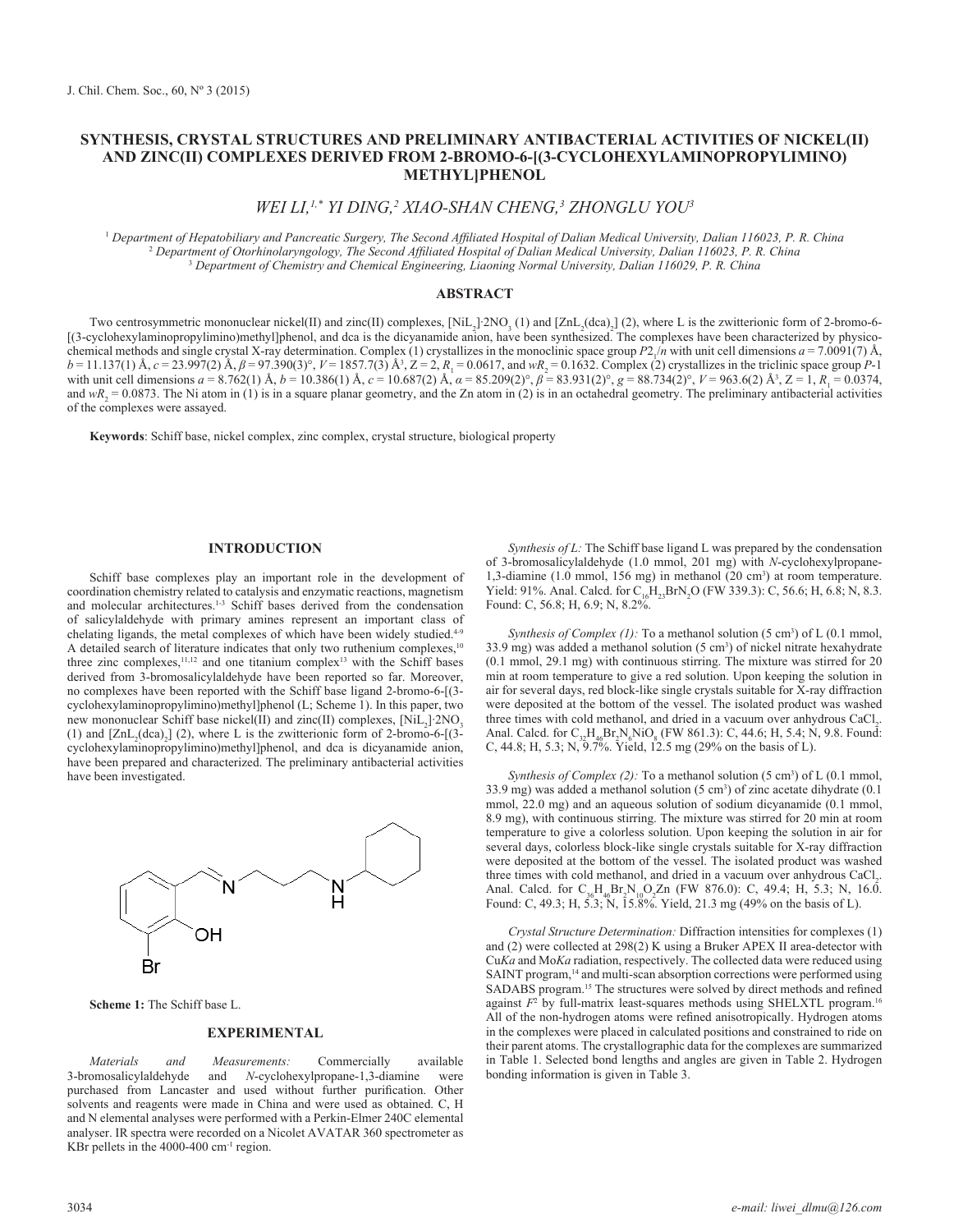|  |  | J. Chil. Chem. Soc., 60, Nº 3 (2015) |  |  |  |  |  |  |
|--|--|--------------------------------------|--|--|--|--|--|--|
|--|--|--------------------------------------|--|--|--|--|--|--|

| Complex                               | (1)                        | (2)                           |  |
|---------------------------------------|----------------------------|-------------------------------|--|
| Formula                               | $C_{32}H_{46}Br_2N_6NiO_8$ | $C_{36}H_{46}Br_2N_{10}O_2Zn$ |  |
| <b>FW</b>                             | 861.3                      | 876.0                         |  |
| Crystal shape/colour                  | block/red                  | block/colorless               |  |
| Crystal size /mm                      | 0.17'0.15'0.13             | 0.20'0.20'0.17                |  |
| Crystal system                        | Monoclinic                 | Triclinic                     |  |
| Space group                           | $P2_1/n$                   | $P-1$                         |  |
| $a/\text{\AA}$                        | 7.009(1)                   | 8.762(1)                      |  |
| $b/\AA$                               | 11.137(1)                  | 10.386(1)                     |  |
| $c/\text{\AA}$                        | 23.997(2)                  | 10.687(2)                     |  |
| $\alpha$ / $\circ$                    |                            | 85.209(2)                     |  |
| $b$ / $\degree$                       | 97.390(3)                  | 83.931(2)                     |  |
| $g/^{\circ}$                          |                            | 88.734(2)                     |  |
| $V/\AA$ <sup>3</sup>                  | 1857.7(3)                  | 963.6(2)                      |  |
| Z                                     | $\overline{2}$             | 1                             |  |
| $l$ (MoKa) /Å                         | 0.71073                    | 0.71073                       |  |
| $T/\mathrm{K}$                        | 298(2)                     | 298(2)                        |  |
| $m$ (MoKa) /cm <sup>-1</sup>          | 3.740                      | 2.757                         |  |
| $T_{\rm min}$                         | 0.5689                     | 0.6086                        |  |
| $T_{\max}$                            | 0.6420                     | 0.6515                        |  |
| Reflections/parameters                | 3632/223                   | 3585/232                      |  |
| Restraints                            | $\overline{0}$             | $\mathbf{0}$                  |  |
| Goodness of fit on $F^2$              | 1.046                      | 1.043                         |  |
| $R_{I}$ , w $R_{2}[I^3 2s(I)]^a$      | 0.0617, 0.1632             | 0.0374, 0.0873                |  |
| $R_{i}$ , wR, (all data) <sup>a</sup> | 0.0681, 0.1704             | 0.0635, 0.0998                |  |

**Table 1** Crystal data for (1) and (2).

 ${}^{a}R_{I} = \hat{a}||Fo| - |Fc||\hat{a}|Fo|, \, wR_{2} = [\hat{a}w(Fo^{2} - Fc^{2})^{2}/\hat{a}w(Fo^{2})^{2}]^{1/2}, \, w_{(1)} = [\sigma^{2}(Fo)^{2}]^{1/2}$  $+(0.088(Fo<sup>2</sup>+2Fc<sup>2</sup>)/3)<sup>2</sup>+2.3308(Fo<sup>2</sup>+2Fc<sup>2</sup>)/3]<sup>-1</sup>, w<sub>(2)</sub>=[\sigma<sup>2</sup>(Fo)<sup>2</sup>+(0.0504(Fo<sup>2</sup>))$  $+ 2Fc^2/3^2 + 0.069(Fo^2 + 2Fc^2)/3$ <sup>-1</sup>.

|  |  | <b>Table 2</b> Selected bond lengths $(A)$ and bond angles $(°)$ for $(1)$ and $(2)b$ |
|--|--|---------------------------------------------------------------------------------------|
|--|--|---------------------------------------------------------------------------------------|

| (1)          |           |              |           |
|--------------|-----------|--------------|-----------|
| $Ni1-O1$     | 1.844(2)  | $Ni1-N1$     | 1.934(3)  |
| $O1-Ni1-O1A$ | 180       | 01-Ni1-N1    | 92.27(11) |
| $O1-Ni1-N1A$ | 87.73(11) | $N1-Ni1-N1A$ | 180       |
| (2)          |           |              |           |
| $Zn1-O1$     | 2.096(2)  | $Zn1-N1$     | 2.118(2)  |
| $Zn1-N3$     | 2.203(3)  |              |           |
| $O1-Zn1-O1B$ | 180       | $Q1-Zn1-N1$  | 86.46(9)  |
| $O1-Zn1-N1B$ | 93.54(9)  | $N1-Zn1-N1R$ | 180       |
| $O1-Zn1-N3B$ | 93.75(9)  | $N1-Zn1-N3B$ | 88.44(10) |
| $O1-Zn1-N3$  | 86.25(9)  | $N1-Zn1-N3$  | 91.56(10) |
| $N3-Zn1-N3B$ | 180       |              |           |

 $^{\circ}$  Symmetry codes: A,  $1 - x, -y, 2 - z$ ; B,  $1 - x, -y, 1 - z$ .

**Table 3** Geometrical parameters for hydrogen bonds.

| $D$ -H $\cdots$ A   | $D-H(\AA)$ | $H \cdots A(A)$ | $D\cdots A$ | $D=H\cdots A$<br>(٥١ |  |
|---------------------|------------|-----------------|-------------|----------------------|--|
|                     |            | (1)             |             |                      |  |
| $N2-H2B\cdots N3^i$ | 0.90       | 2.61            | 3.496(5)    | 169                  |  |
| $N2-H2B\cdots O3^i$ | 0.90       | 2.46            | 3.254(6)    | 148                  |  |
| $N2-H2B\cdots O4^i$ | 0.90       | 2.05            | 2.884(5)    | 153                  |  |
| $N2-H2A\cdots O3ii$ | 0.90       | 2.68            | 3.409(6)    | 138                  |  |
| $N2-H2A\cdots O2^n$ | 0.90       | 1.97            | 2.865(4)    | 166                  |  |
| (2)                 |            |                 |             |                      |  |
| N2-H2A…N4iii        | 0.90       | 2.04            | 2.877(4)    | 155                  |  |

Symmetry transformation used to generate the symmetry related atoms: (i)  $2 - x$ ,  $-1 - y$ ,  $2 - z$ ; (ii)  $x$ ,  $-1 + y$ ,  $z$ ; (iii)  $x$ ,  $y$ ,  $-1 + z$ .

### **RESULTS AND DISCUSSION**

*Preparation of the Complexes:* Facile condensation of 3-bromosalicylaldehyde with *N*-cyclohexylpropane-1,3-diamine in a 1:1 molar ratio furnished the ligand L (Scheme 1). The nickel and copper complexes were formed in methanol solutions containing equimolar quantities of metal salts, L, and sodium dicyanamide (for (2)). The crystals of the complexes are soluble in most polar organic solvents such as methanol, ethanol, DMF, and DMSO. Elemental analyses are in good agreement with the chemical formulae proposed for the compounds. In dry methanol complex **1** behaves as a 1:2 electrolyte and complex **2** behaves as a non-electrolyte as reflected in their  $Λ<sub>M</sub>$  values (237 Ω<sup>-1</sup> cm<sup>2</sup> mol<sup>-1</sup> for (1) and 25 Ω<sup>-1</sup> cm<sup>2</sup> mol<sup>-1</sup> for (2)).<sup>17</sup> Melting points show that complexes (1) and (2) are stable up to 227 °C and 165 °C, respectively.



**Scheme 1.** Synthesis procedure of L.



**Scheme 2. Synthesis procedure of the complexes.**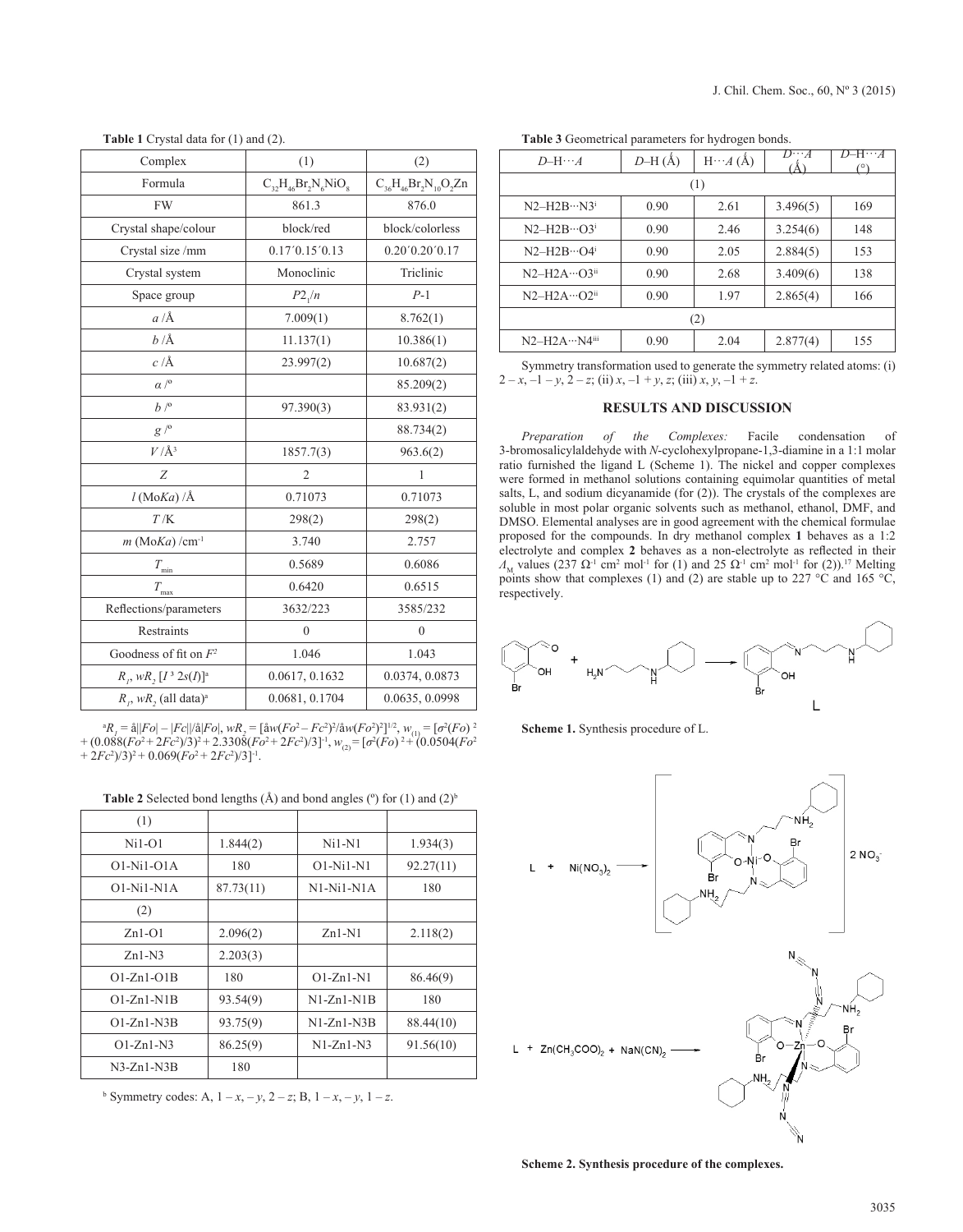#### J. Chil. Chem. Soc., 60, Nº 3 (2015)

*Structure Description of Complex (1):* Figure 1 gives perspective view of complex (1) together with the atomic labeling system. The complex contains a centrosymmetric mononuclear nickel(II) complex cation and two nitrate anions. The Ni atom, lying on the inversion center, is coordinated by two phenolate oxygen and two imino nitrogen from two zwitterionic Schiff base ligands, forming a square planar geometry. The observed crystal structure confirms the chair conformation of the associated cyclohexyl ring in the ligand. The Schiff base ligands bind to Ni atom in bidentate fashion, forming sixmembered chelate rings. The amino nitrogen is protonated, which participate in the formation of hydrogen bonds. The Ni-O and Ni-N bond lengths are comparable to those observed in similar nickel(II) complexes with Schiff bases.18,19

In the crystal structure of the complex, the nickel complex cations and the nitrate anions are linked through intermolecular N–H···N and N–H···O hydrogen bonds, to form 2D sheet (Figure 2).



**Figure 1** The structure of complex (1), showing the atom-numbering scheme. Displacement ellipsoids are drawn at the 30% probability level and H atoms are shown as small spheres of arbitrary radii.



**Figure 2** Molecular packing of complex (1), viewed along the *c* axis. Hydrogen bonds are shown as dashed lines.

*Structure Description of Complex (2):* Figure 3 gives perspective view of complex (2) together with the atomic labeling system. The complex is a centrosymmetric mononuclear zinc compound, with the inversion center located at the Zn atom. The Zn atom is six-coordinated in an octahedral geometry. Four atoms O1, O1B, N1, and N1B from the bidentate zwitterionic Schiff base ligands occupy the meridian plane, while the axial positions are taken up by two nitrogen atoms, N3 and N3B, coming from the coordinated dicyanamide ligands. The observed crystal structure confirms the chair conformation of the associated cyclohexyl ring in the ligand. The amino nitrogen is protonated, which participate in the formation of hydrogen bonds. In the octahedral coordination, Zn-O and Zn-N distances are comparable to those observed in other zinc(II) complexes with Schiff bases.<sup>2</sup>

In the crystal structure of the complex, the zinc complex molecules are linked through intermolecular  $N-H\cdots N$  hydrogen bonds, to form 1D chains running along the *c* axis (Figure 4).



**Figure 3** The structure of complex (2), showing the atom-numbering scheme. Displacement ellipsoids are drawn at the 30% probability level and H atoms are shown as small spheres of arbitrary radii.



**Figure 4** Molecular packing of complex (2), viewed along the *c* axis. Hydrogen bonds are shown as dashed lines.

*IR Spectra:* In the IR spectra of the complexes, the strong bands due to the azomethine groups (C=N) are observed at  $1621 \text{ cm}^{-1}$  for (1) and  $1627$  $cm<sup>-1</sup>$  for (2). IR spectrum of (1) also shows a band at 1390  $cm<sup>-1</sup>$  due to ionic nitrate.<sup>21</sup> The IR spectrum of (2) exhibits three bands:  $v_{\text{as}}(C \equiv N) + v_s(C \equiv N)$  at 2289 cm<sup>-1</sup>,  $v_{as}$ (C≡N) at 2237 cm<sup>-1</sup> and  $v_s$ (C≡N) at 2172 cm<sup>-1</sup>. These bands are as expected for terminal dicyanamide coordination.22 New bands in the IR spectra of complexes are in the range 400–600 cm<sup>-1</sup> assigned to  $v(M-N)$  and  $v(M-O)$ stretching vibrations,<sup>23</sup> confirming coordination of the ligand to metal through NO donors.